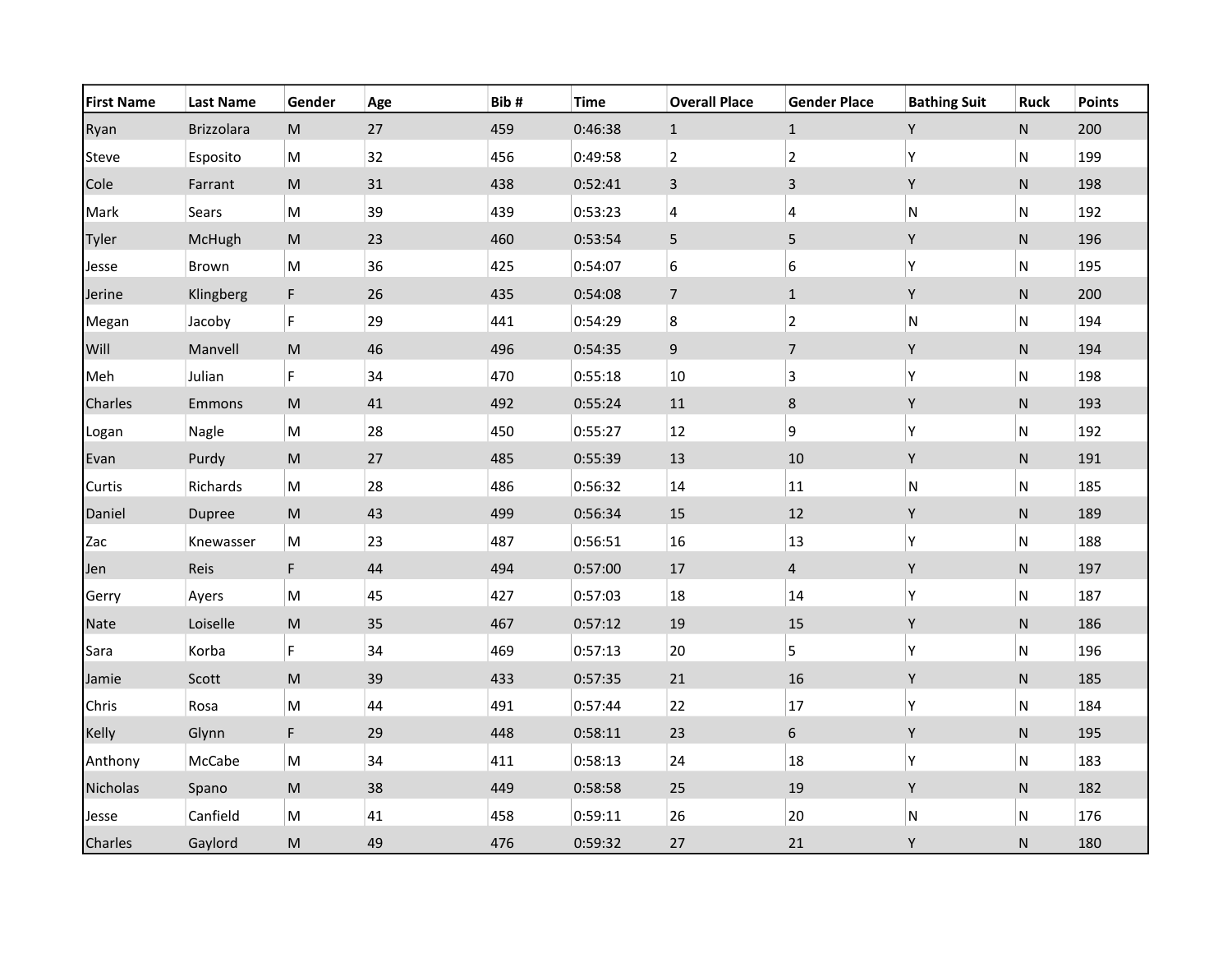| <b>First Name</b> | <b>Last Name</b> | Gender                                                                                                     | Age | Bib# | Time    | <b>Overall Place</b> | <b>Gender Place</b> | <b>Bathing Suit</b> | <b>Ruck</b> | <b>Points</b> |
|-------------------|------------------|------------------------------------------------------------------------------------------------------------|-----|------|---------|----------------------|---------------------|---------------------|-------------|---------------|
| William           | Crandall         | M                                                                                                          | 60  | 481  | 1:01:05 | 28                   | 22                  | Υ                   | ${\sf N}$   | 179           |
| Michael           | Baxter           | $\mathsf{M}% _{T}=\mathsf{M}_{T}\!\left( a,b\right) ,\ \mathsf{M}_{T}=\mathsf{M}_{T}\!\left( a,b\right) ,$ | 50  | 490  | 1:02:02 | 29                   | 23                  | Υ                   | ${\sf N}$   | 178           |
| <b>Brian</b>      | Gracin           | $\mathsf{M}% _{T}=\mathsf{M}_{T}\!\left( a,b\right) ,\ \mathsf{M}_{T}=\mathsf{M}_{T}$                      | 32  | 497  | 1:02:16 | 30                   | 24                  | Υ                   | ${\sf N}$   | 177           |
| William           | Slentz           | $\mathsf{M}% _{T}=\mathsf{M}_{T}\!\left( a,b\right) ,\ \mathsf{M}_{T}=\mathsf{M}_{T}\!\left( a,b\right) ,$ | 28  | 482  | 1:02:32 | 31                   | 25                  | N                   | ${\sf N}$   | 171           |
| Johan             | Jelsma           | $\mathsf{M}% _{T}=\mathsf{M}_{T}\!\left( a,b\right) ,\ \mathsf{M}_{T}=\mathsf{M}_{T}\!\left( a,b\right) ,$ | 37  | 412  | 1:03:06 | 32                   | $\mathbf 1$         | ${\sf N}$           | Υ           | 195           |
| Mike              | Teeter           | $\mathsf{M}% _{T}=\mathsf{M}_{T}\!\left( a,b\right) ,\ \mathsf{M}_{T}=\mathsf{M}_{T}\!\left( a,b\right) ,$ | 40  | 443  | 1:03:31 | 33                   | 26                  | Υ                   | ${\sf N}$   | 175           |
| Justin            | Purdy            | $\mathsf{M}% _{T}=\mathsf{M}_{T}\!\left( a,b\right) ,\ \mathsf{M}_{T}=\mathsf{M}_{T}\!\left( a,b\right) ,$ | 25  | 484  | 1:04:04 | 34                   | 27                  | Υ                   | ${\sf N}$   | 174           |
| Hasan             | Hussain          | $\mathsf{M}% _{T}=\mathsf{M}_{T}\!\left( a,b\right) ,\ \mathsf{M}_{T}=\mathsf{M}_{T}\!\left( a,b\right) ,$ | 23  | 447  | 1:04:30 | 35                   | 28                  | Υ                   | ${\sf N}$   | 173           |
| Michael           | Isenberg         | $\mathsf{M}% _{T}=\mathsf{M}_{T}\!\left( a,b\right) ,\ \mathsf{M}_{T}=\mathsf{M}_{T}$                      | 41  | 429  | 1:06:39 | 36                   | 29                  | ${\sf N}$           | ${\sf N}$   | 167           |
| Rob               | Stokstad         | $\mathsf{M}% _{T}=\mathsf{M}_{T}\!\left( a,b\right) ,\ \mathsf{M}_{T}=\mathsf{M}_{T}\!\left( a,b\right) ,$ | 43  | 423  | 1:08:13 | 37                   | $30\,$              | Υ                   | ${\sf N}$   | 171           |
| <b>Brian</b>      | Kellogg          | M                                                                                                          | 43  | 410  | 1:08:28 | 38                   | 31                  | ${\sf N}$           | ${\sf N}$   | 165           |
| Percy             | <b>Blank</b>     | ${\sf M}$                                                                                                  | 36  | 475  | 1:10:14 | 39                   | 32                  | Υ                   | ${\sf N}$   | 169           |
| Tyler             | Matechak         | $\mathsf{M}% _{T}=\mathsf{M}_{T}\!\left( a,b\right) ,\ \mathsf{M}_{T}=\mathsf{M}_{T}\!\left( a,b\right) ,$ | 29  | 483  | 1:10:24 | 40                   | $\overline{2}$      | ${\sf N}$           | Υ           | 194           |
| Casey             | Yelverton        | F.                                                                                                         | 26  | 446  | 1:11:13 | $41\,$               | $\overline{7}$      | Υ                   | ${\sf N}$   | 194           |
| Lorene            | Sanderson        | F                                                                                                          | 44  | 466  | 1:12:00 | 42                   | 8                   | Υ                   | ${\sf N}$   | 193           |
| Dustin            | Sherman          | ${\sf M}$                                                                                                  | 36  | 453  | 1:12:03 | 43                   | 3                   | Υ                   | Υ           | 198           |
| James             | Blackwell        | ${\sf M}$                                                                                                  | 45  | 413  | 1:12:05 | 44                   | 33                  | Υ                   | ${\sf N}$   | 168           |
| James             | Miner            | $\mathsf{M}% _{T}=\mathsf{M}_{T}\!\left( a,b\right) ,\ \mathsf{M}_{T}=\mathsf{M}_{T}\!\left( a,b\right) ,$ | 72  | 500  | 1:15:28 | 45                   | 34                  | ${\sf N}$           | ${\sf N}$   | 162           |
| Jessica           | Burke            | F                                                                                                          | 34  | 495  | 1:15:47 | 46                   | 9                   | ${\sf N}$           | N           | 187           |
| Kathryn           | Hores            | F.                                                                                                         | 34  | 428  | 1:16:22 | $47\,$               | $10\,$              | Υ                   | ${\sf N}$   | 191           |
| Arnold            | Ahnood           | ${\sf M}$                                                                                                  | 28  | 426  | 1:18:03 | 48                   | 35                  | ${\sf N}$           | ${\sf N}$   | 161           |
| Ella              | Gaylord          | F.                                                                                                         | 14  | 477  | 1:18:12 | 49                   | $11\,$              | Υ                   | ${\sf N}$   | 190           |
| Curt              | Moore            | ${\sf M}$                                                                                                  | 51  | 463  | 1:18:40 | 50                   | 36                  | N                   | ${\sf N}$   | 160           |
| Kevin             | Thayne           | $\mathsf{M}% _{T}=\mathsf{M}_{T}\!\left( a,b\right) ,\ \mathsf{M}_{T}=\mathsf{M}_{T}\!\left( a,b\right) ,$ | 63  | 440  | 1:18:54 | 51                   | 37                  | ${\sf N}$           | ${\sf N}$   | 159           |
| Tom               | Teeter           | $\mathsf{M}% _{T}=\mathsf{M}_{T}\!\left( a,b\right) ,\ \mathsf{M}_{T}=\mathsf{M}_{T}\!\left( a,b\right) ,$ | 71  | 455  | 1:21:09 | 52                   | 38                  | N                   | ${\sf N}$   | 158           |
| Justin            | Korba            | ${\sf M}$                                                                                                  | 38  | 444  | 1:21:47 | 53                   | 39                  | N                   | ${\sf N}$   | 157           |
| Kate              | Wilczewski       | F                                                                                                          | 34  | 422  | 1:22:38 | 54                   | $\mathbf{1}$        | N                   | Υ           | 195           |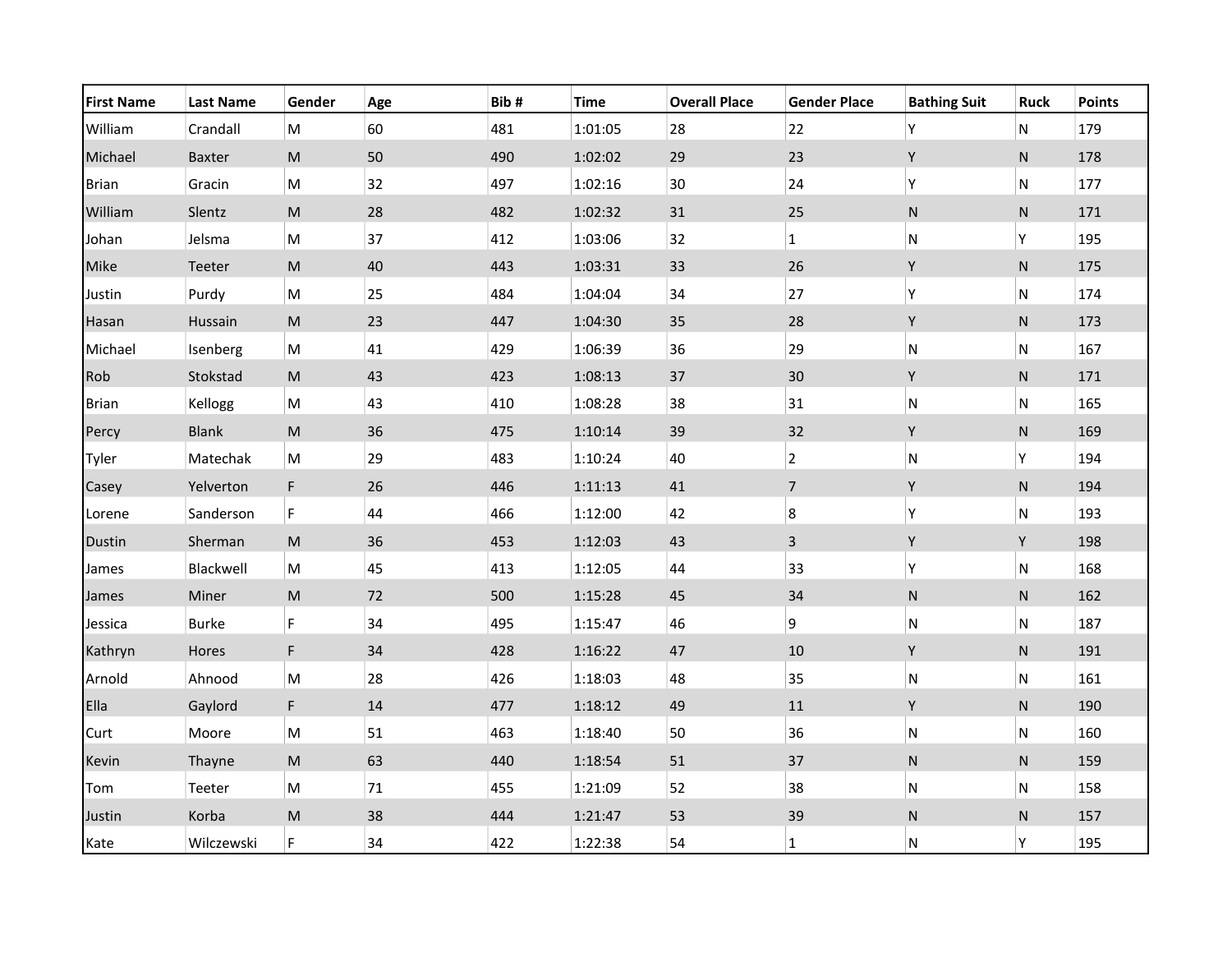| <b>First Name</b> | <b>Last Name</b> | Gender                                                                                                     | Age     | Bib# | <b>Time</b> | <b>Overall Place</b> | <b>Gender Place</b>     | <b>Bathing Suit</b> | <b>Ruck</b> | <b>Points</b> |
|-------------------|------------------|------------------------------------------------------------------------------------------------------------|---------|------|-------------|----------------------|-------------------------|---------------------|-------------|---------------|
| Bethany           | Gilbert          | F.                                                                                                         | 24      | 489  | 1:25:06     | 55                   | 12                      | N                   | ${\sf N}$   | 184           |
| Daniel            | Kosick           | M                                                                                                          | 43      | 434  | 1:28:21     | 56                   | 40                      | Υ                   | ${\sf N}$   | 161           |
| Robin             | Kiser            | F.                                                                                                         | 48      | 421  | 1:28:24     | 57                   | 13                      | N                   | ${\sf N}$   | 183           |
| Kenergy           | Carey            | ${\sf M}$                                                                                                  | 56      | 436  | 1:28:25     | 58                   | 41                      | Υ                   | N           | 160           |
| Mandy             | Blackwell        | F.                                                                                                         | 43      | 414  | 1:28:26     | 59                   | 14                      | Υ                   | ${\sf N}$   | 187           |
| Kelly             | French           | F                                                                                                          | 39      | 445  | 1:28:27     | 60                   | 15                      | N                   | ${\sf N}$   | 181           |
| Faith             | Tubbs            | F.                                                                                                         | 14      | 473  | 1:28:47     | 61                   | 16                      | Υ                   | N           | 185           |
| Sarah             | Blank            | F                                                                                                          | 39      | 474  | 1:28:48     | 62                   | 17                      | Υ                   | N           | 184           |
| Jennifer          | Toti             | F                                                                                                          | 43      | 468  | 1:28:49     | 63                   | 18                      | N                   | ${\sf N}$   | 178           |
| Andrew            | Vakiener         | ${\sf M}$                                                                                                  | 44      | 424  | 1:28:50     | 64                   | $\overline{\mathbf{4}}$ | N                   | Υ           | 192           |
| Kateri            | Sibley           | F.                                                                                                         | 27      | 437  | 1:28:54     | 65                   | 19                      | Υ                   | ${\sf N}$   | 182           |
| Jenn              | Plestis-Reis     | F                                                                                                          | 40      | 488  | 1:28:55     | 66                   | 20                      | N                   | N           | 176           |
| Jennifer          | Page             | F.                                                                                                         | 51      | 478  | 1:28:58     | 67                   | 21                      | N                   | ${\sf N}$   | 175           |
| Vickie            | Cordero          | F                                                                                                          | 47      | 472  | 1:31:52     | 68                   | 22                      | N                   | N           | 174           |
| Dawn              | Devita           | F                                                                                                          | 57      | 465  | 1:38:28     | 69                   | 23                      | N                   | N           | 173           |
| Kerra             | Spindler         | F.                                                                                                         | 46      | 461  | 1:38:29     | 70                   | 24                      | N                   | N           | 172           |
| Chris             | Whittaker        | $\mathsf{M}% _{T}=\mathsf{M}_{T}\!\left( a,b\right) ,\ \mathsf{M}_{T}=\mathsf{M}_{T}\!\left( a,b\right) ,$ | 32      | 471  | 1:38:37     | $71\,$               | 5                       | N                   | Υ           | 191           |
| Tara              | Larrabee         | F.                                                                                                         | 50      | 420  | 1:39:21     | 72                   | $\overline{2}$          | N                   | Υ           | 194           |
| Margie            | Vail             | F.                                                                                                         | 50      | 452  | 1:41:04     | 73                   | $\overline{3}$          | N                   | Υ           | 193           |
| Marty             | Torto            | M                                                                                                          | 54      | 479  | 1:43:08     | 74                   | 42                      | N                   | ${\sf N}$   | 154           |
| Nicholas          | Gillotte         | $\mathsf{M}% _{T}=\mathsf{M}_{T}\!\left( a,b\right) ,\ \mathsf{M}_{T}=\mathsf{M}_{T}\!\left( a,b\right) ,$ | 39      | 418  | 1:46:41     | 75                   | $\boldsymbol{6}$        | Y                   | Υ           | 195           |
| Nolan             | Scott            | ${\sf M}$                                                                                                  | $\bf 8$ | 431  | 1:47:19     | 76                   | 43                      | N                   | N           | 153           |
| Meredith          | Scott            | F                                                                                                          | 39      | 430  | 1:47:20     | $77$                 | 25                      | N                   | ${\sf N}$   | 171           |
| Renee             | Nurek            | F                                                                                                          | 52      | 442  | 1:47:29     | 78                   | 26                      | N                   | N           | 170           |
| Matt              | Harvey           | $\mathsf{M}% _{T}=\mathsf{M}_{T}\!\left( a,b\right) ,\ \mathsf{M}_{T}=\mathsf{M}_{T}\!\left( a,b\right) ,$ | 44      | 480  | 1:47:56     | 79                   | $\overline{7}$          | ${\sf N}$           | Υ           | 152           |
| John              | Cadden           | M                                                                                                          | 57      | 493  | 1:50:18     | 80                   | 44                      | N                   | N           | 151           |
| Judie             | Murphy           | F.                                                                                                         | 46      | 451  | 1:55:20     | 81                   | $\overline{4}$          | N                   | Υ           | 192           |